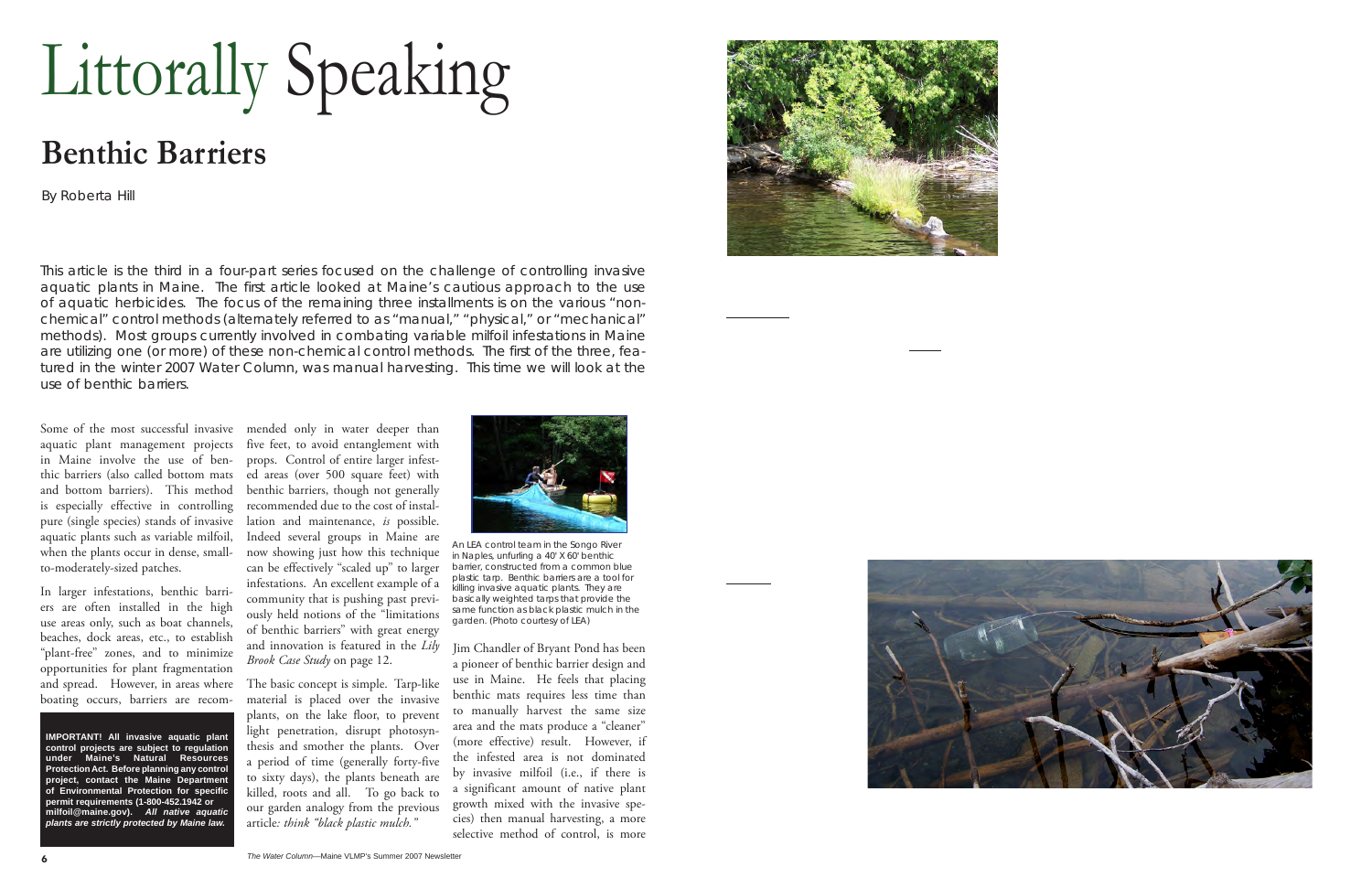appropriate. The exception to this is the mixed-vegetation stand where the sparsely distributed invasive plants persist despite repeated manual removal. In these cases small mats  $(5' \times 5')$  may be placed strategically in order to "spot kill" the offending invaders, while allowing the natives growing around them to continue to thrive.

Which brings us to an important drawback with this method: benthic barriers are *not* selective. They will damage or kill *all* plants underneath, invasive and native, and can also negatively impact fish and bottom dwelling invertebrates. Negative impacts on non-target animal populations are minimized, *but not eliminated entirely,* by avoiding benthic barrier placement during fish spawning season (from April 1 through June 30) and by limiting the amount of area covered at any one time. The general rule is that no more than 10% of the littoral zone of the waterbody (or distinct portion of the waterbody such as a cove) should be covered at any one time. Larger infestations are managed by covering a limited portion of the infested area, and then moving each mat to the next adjacent infested plot, and repeating this process as necessary, every sixty days.

The most common materials used in the construction of benthic barriers include: fiberglass screening, geotextile or other heavy-duty landscape fabric,



*The PLPPA control team preparing to deploy one of the many 12.5' X 10' benthic barriers that have been used to control variable milfoil in Lily Brook. (Photo by Nikki Leamon)*

impervious pond liner, and burlap. In Maine, experimentation is under way with other recyclable and lowcost materials. Thanks to Lakes Environmental Association (located in Bridgton) and their work to control variable milfoil in the Songo River, Maine now has yet one more use for the ubiquitous blue plastic tarp. (For more information on experimental materials see "On the Cutting Edge" on page 9.

Obviously there is a bit more to killing "weeds" in the aquatic envi-

ronment than just rolling out the black plastic. And if we may go back to the plastic mulch analogy for a moment, and try to imagine installing the plastic sheeting to a "garden" under several feet of water, we soon glimpse the key challenges with benthic barriers: 1) the unwieldy material must be transported as efficiently as possible to a designated location on the lake floor; and 2) the material must be kept in place as water currents and surface activity above, and gas release below, conspire to dislodge it.

Let's start with the challenge of keeping the mats in place, since this needs to be determined and provided for in advance of deployment, and then work our way back to the challenge of transport and placement.

Most of the tarp-like materials used to construct benthic barriers will float and must therefore be anchored in place. Decisions regarding what type of weights to use and how they will be placed must be made well in advance of deployment. Sandbags, bricks, cinderblocks and rocks are all useful anchoring materials. The weights are simply lowered onto the mats in whatever pattern and frequency may be needed to make the material lie relatively flat on the bottom. If calculated and executed correctly, the combined effect of all individual weights is sufficient to keep them all in place.



Benthic barriers must be weighted to hold the tarp like material in place. Common methods are rebar attached with electrical ties, rock-bag anchors, and bricks.

Another type of weight system involves rebar rods (or rebar encased in perforated PVC pipe). In this case, the weighting devices are directly attached to the barrier material (often with "electrical ties") to ensure that they will maintain their position on the mats. One benefit to using rods is that some of the rods (those running across the width of the mat) may be attached to the mat prior to deployment, and then rolled up in the mat to provide the weight needed to get the mat to the bottom. (The rods that run down the sides of the mat are installed later, when the mat is in place.)

Regardless of the anchor used, the amount of weight needed to hold the mat in place will vary depending on the water depth at the deployment site and other localized conditions such as water currents, surface use activity, amount of plant material being covered, etc. In general, mats tend to be more stable in deeper, calmer water.

Some benthic barrier materials (e.g., fiberglass screening) are porous, allowing for gases to escape from under the barrier. Other barrier materials (geotextile, plastic tarps, etc.) are less permeable and have a tendency to trap gasses. Gas accumulation under the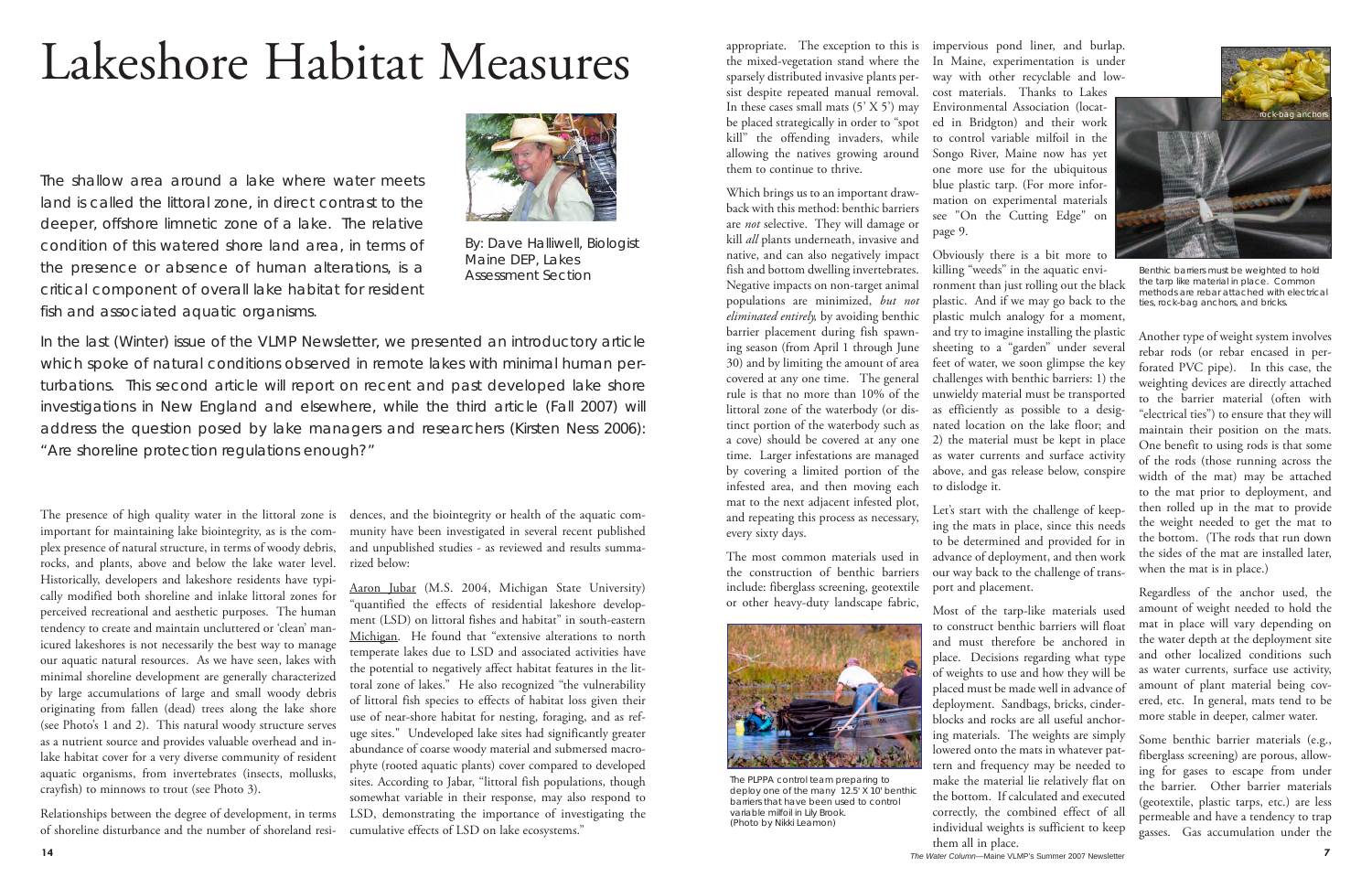

Underwater photo of a benthic barrier "in action" in Lily Brook. Note that some mild billowing has occurred as a result of gas released from decomposing plants. (Photo by Lew Wetzel)

barriers can lead to billowing, and displacement. To keep these mats in place, perforations must be made at regular intervals prior to installation. Two-inch-long slits may be cut with a sharp knife, or holes may be burned into the material with a wood burning tool. Obviously, care must be taken to perforate the mat only as much as is needed to prevent billowing without diminishing the light blocking integrity of the mat.

Despite the best installation and weighting, boat anchors, propellers, swimmers or other localized activity may disturb, damage, or dislocate benthic barriers. Frequent (at least twice a month) visual inspection and maintenance are essential to ensuring that the mats stay in place and maintain their effectiveness. Maintenance chores include repair work, silt removal, and release of gas build-up to correct billowing problems. Clearly marking the treatment areas, and asking the public to temporarily avoid activity near the sites, will help to minimize disturbance problems.

Transporting and deploying the mats also requires advanced planning and preparation. Anchored buoys, floats, underwater marking devices (such as fiberglass rods or PVC pipe) and Geographic Positioning System (GPS) devices may be used to mark the perimeters or corners of treatment plots and the barriers once in place, and also to guide the control team to the deployment sites for maintenance and moving to a new location.

For offshore sites, barriers must be constructed in such a way that they may be efficiently transported, generally by boat, from shore to the designated location of deployment. Mats that have been constructed and

packed (folded or rolled) for deployment on shore are loaded into boats and transported out to the pre-determined treatment plots. Working as a

team, one person in the boat feeds and guides the mats to SCUBA diver (or divers) in the water, who then swims the mats to the lake floor. There the mat is "unpacked," spread out over the treatment area, and weighted. If manual harvesting is being done in combination with the barrier placement, the team may also include additional divers and weed handlers, fragment spotters, etc.

Benthic barriers vary significantly in size. Mat size is determined by a variety of factors such as the size and configuration of the infested area to be controlled,

the number of individuals that can be brought to bear upon the task of installation and removal, the size of the boat to be used to carry the mats to the deployment site (for offshore areas), the types and amounts of material resources available, the storage space available, etc. Generally, the larger the mat size the more cumbersome it will be to move and manipulate. Benthic barriers used in control projects in Maine range in size from 5' X 5' to  $40'$  X 60'.

Most barriers are designed to be removed after the treatment period, cleaned, repaired, and stored for later use. In some cases barriers may be removed from the water and placed in a new location; sometimes they are